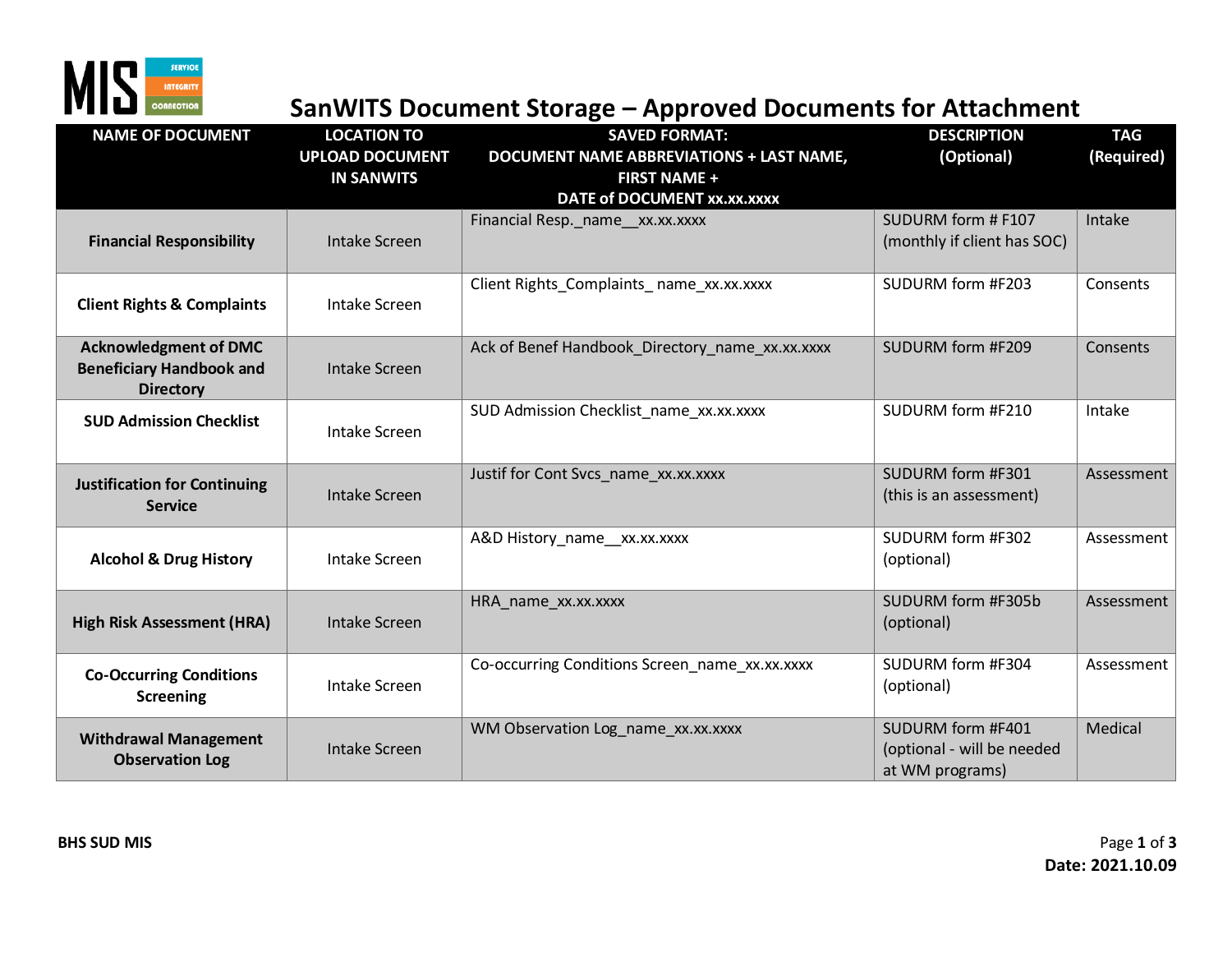

## **SanWITS Document Storage – Approved Documents for Attachment**

| <b>NAME OF DOCUMENT</b>                                   | <b>LOCATION TO</b><br><b>UPLOAD DOCUMENT</b><br><b>IN SANWITS</b> | . .<br><b>SAVED FORMAT:</b><br><b>DOCUMENT NAME ABBREVIATIONS + LAST NAME,</b><br><b>FIRST NAME +</b><br>DATE of DOCUMENT xx.xx.xxxx | <b>DESCRIPTION</b><br>(Optional)             | <b>TAG</b><br>(Required) |
|-----------------------------------------------------------|-------------------------------------------------------------------|--------------------------------------------------------------------------------------------------------------------------------------|----------------------------------------------|--------------------------|
| <b>Health Questionnaire</b>                               | <b>Intake Screen</b>                                              | Health Questionnaire_name_xx.xx.xxxx                                                                                                 | SUDURM form #F403<br>(completed by client)   | Assessment               |
| <b>TB Screening</b>                                       | Intake Screen                                                     | TB Screening_name_xx.xx.xxxx                                                                                                         | SUDURM form #F404                            | Medical                  |
| <b>Physician Direction</b>                                | Intake Screen                                                     | Physician Direction_name_xx.xx.xxxx                                                                                                  | SUDURM form #F406<br>(optional)              | Medical                  |
| <b>Treatment Effectiveness</b><br><b>Assessment (TEA)</b> | <b>Intake Screen</b>                                              | TEA_name_xx.xx.xxxx                                                                                                                  | SUDURM form #F505<br>(completed by client)   | Assessment               |
| <b>Discharge Plan</b>                                     | <b>Intake Screen</b>                                              | Discharge Plan_name_xx.xx.xxxx                                                                                                       | SUDURM form #F704<br>(completed by client)   | Discharge                |
| <b>Monthly DMC Verification</b>                           | <b>Intake Screen</b>                                              | DMC Verif_name_xx.xx.xxxx<br>Add month verfied                                                                                       | Provider doc.                                | Eligibility              |
| 42 CFR                                                    | <b>Intake Screen</b>                                              | 42CFR_name_xx.xx.xxxx                                                                                                                | Provider doc.                                | Consents                 |
| <b>Notice of Privacy</b><br><b>Practice/HIPAA</b>         | <b>Intake Screen</b>                                              | NPP HIPAA_name_xx.xx.xxxx                                                                                                            | Provider doc. - could also<br>include 42 CFR | Consents                 |
| <b>Consent to Follow-up</b>                               | <b>Intake Screen</b>                                              | Consent to Follow Up_name_xx.xx.xxxx                                                                                                 | Provider doc.                                | Consents                 |